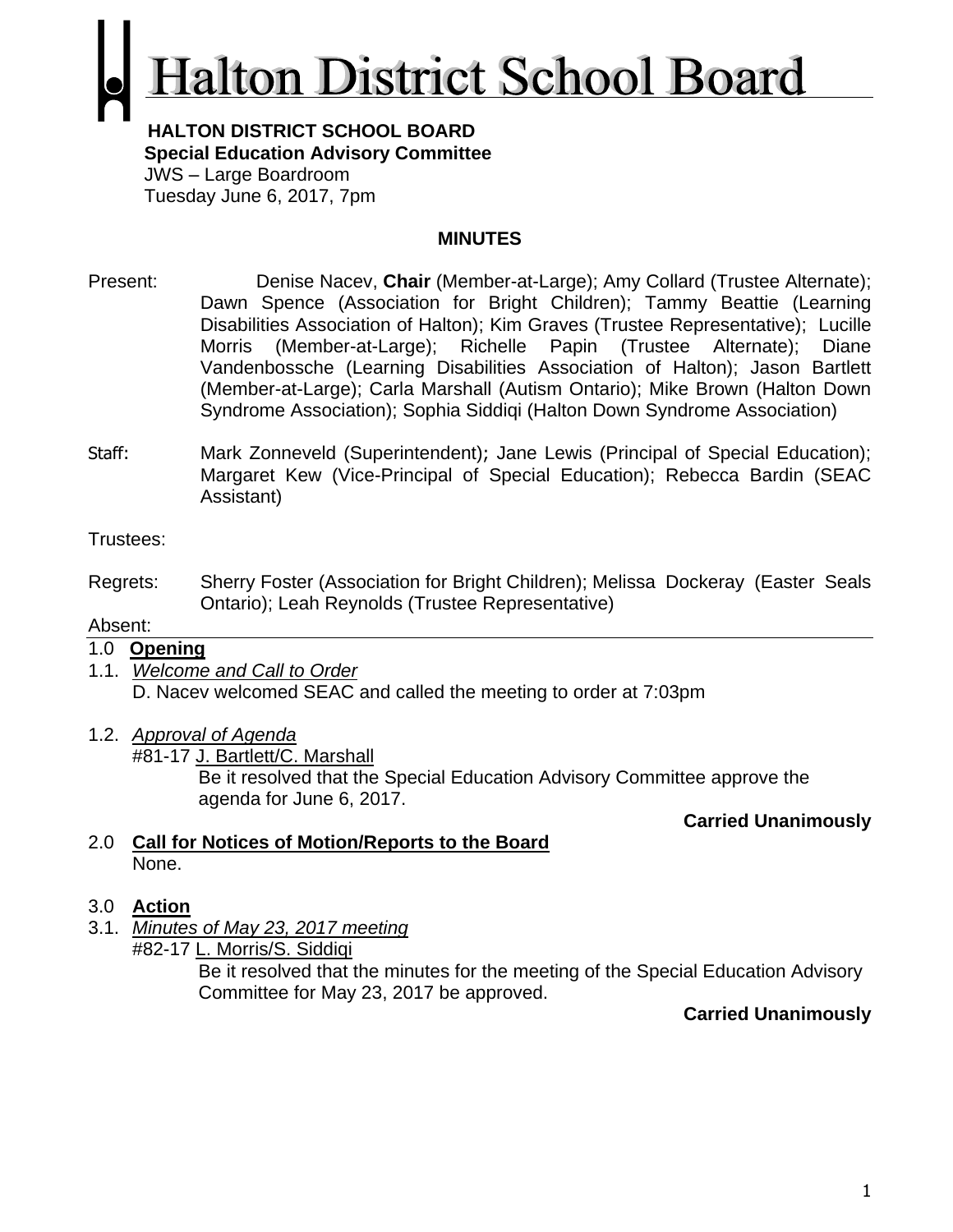#### 3.2. *Special Education Plan*

M. Zonneveld introduced the Sped. Plan 2017-2018.

D. Vandenbossche inquired what the rational was for changing the gifted screening tool? M. Zonneveld responded that there were complications with the scoring on the Naglieri due to software issues and allowed an opportunity to look at other assessment tools. The CCAT testing was reviewed with ABC SEAC Representatives S. Foster and D. Spence. This testing will compress the timelines needed for the testing which opens up opportunity for WISC testing.

D. Vandenbossche inquired if there are concerns that CCAT has an online practice test? M. Zonneveld responded that HDSB is cognizant of this but also understands that this exists with all testing.

K. Graves inquired about the submission process of the Minority/Majority report should the budget proposal be approved by the Board. D. Nacev responded that a Majority/Minority report will be appended at a later date should it be submitted to the Board.

D. Nacev mentioned that Voice for Hearing Impaired Children will be removed from SEAC membership as there is no current representation.

D. Vandenbosshce suggested that a review of the screening process for all of the exceptionalities would be beneficial as there are distinct discrepancies. LDAH volunteered to meet with Student Services to discuss these discrepancies. M. Zonneveld thanked D. Vandenbossche for her feedback and would like to arrange a date to review this with LDAH.

#### 3.3. *Highlights – Renewed Math Strategy/SERT Network Learnings*

J. Lewis presented the topic of Supporting Students with LD in Mathematics and mentioned that the HDSB strategy has been presented to other boards in the province. J. Lewis highlighted the HDSB Historical EQAO results – primary/junior math results. The presentation highlighted items such as the model, collaboration between Student Services and School Programs and the data that was used to understand/differentiate and then determine the needs/next steps.

J. Lewis spoke to the celebrations of work, challenges, next-steps while also mentioning that the project would be doubled in 2017-2018 school year. The presentation concluded with a video that was created to highlight this work.

J. Lewis opened the floor to discussion and questions from SEAC, discussion ensued.

J. Lewis followed with a presentation of The SERT Learning Series/Collaborative Inquiries and highlighted the focus, resources, final steps and inquiry questions that were brought forward along with the positive effects of this series. J. Lewis confirmed that approximately 90 percent of SERT's were in attendance for the series.

K. Graves inquired if the teachers of the self-contained classes were invited to take part in this series of training? J. Lewis responded that each of the self-contained networks meet three to four times a year which provides training that is specific to their role.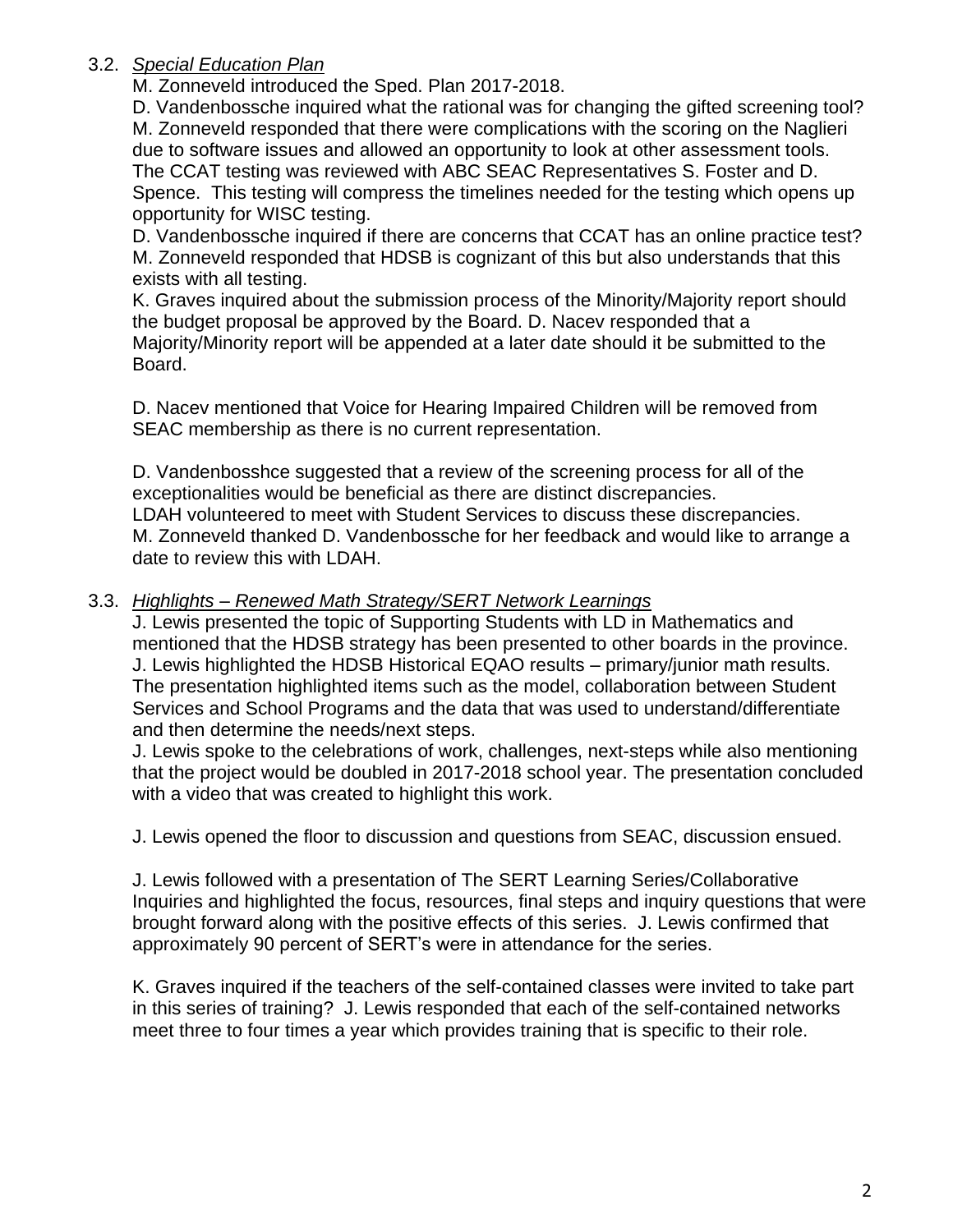M. Zonneveld mentioned that the presentation captured the highlights and the positive effects of the SERT networking series and will be shared with other networks to varying degrees.

#### 3.4. *SEAC Meeting Dates 2017/2018 & Membership*

D. Nacev reviewed the 2017-2018 proposed SEAC dates with members and it was concluded that these dates would be posted to the HDSB website. Dates/locations for meetings may be changed throughout the school year as required.

# 4.0 **Questions from the Public**

None.

# 5.0 **SEAC Discussion/Question Period**

D. Vandenbossche requested an outline of the building capacity PD that has taken place along with the dollar value associated. M. Zonneveld responded that he will look into this further and follow up with D. Vandenbossche at a later date.

S. Siddiqi commented on the information shared regarding the Ministry's commitment to develop an accessibilities standard for education. A survey link was shared with SEAC that is being used by the Ministry to gather feedback on the scope of the committee's possible mandate. S. Siddiqi asked if SEAC members have permission to share the survey link with parents. M. Zonneveld responded that the survey is open to the public and mentioned that the Ministry encourages that this be shared with SEAC, parents and school councils.

S. Siddiqui inquired if HDSB would be conducting a focus group. M. Zonneveld responded that HDSB will not be participating in the focus group due to time restraints.

# 6.0 **Communication to SEAC**

# 6.1. *Superintendent's Report – June 6, 2017*

# 1**. Accessibility Standards for Education**

See the attached documents. The Ministry has announced this initiative and launched a survey for anyone interested in participating. The deadline is July 14 and staff will complete the survey. SEAC and individuals are welcome to complete it as well.

# 2. **Special Athlete's Track Meet**

Our date is Fri. June 16, with a rain date of Wed. June 21. This year we are at Garth Webb SS in Oakville. SEAC members are welcome to join us for a wonderful day!

# 3. **Change in Gifted Assessment Tools**

The board is changing the assessment tool used for screening Gr 4 students during the 2017/18 school year. The OLSAT and Naglieri assessments will be replaced by the Canadian Cognitive Abilities Test (CCAT 7). The criteria for determining giftedness will remain the same, however the process and timelines need to be revised. This will be done as quickly as possible and shared with SEAC and the Board of Trustees before being reflected in Appendix J of the Special Education Plan.